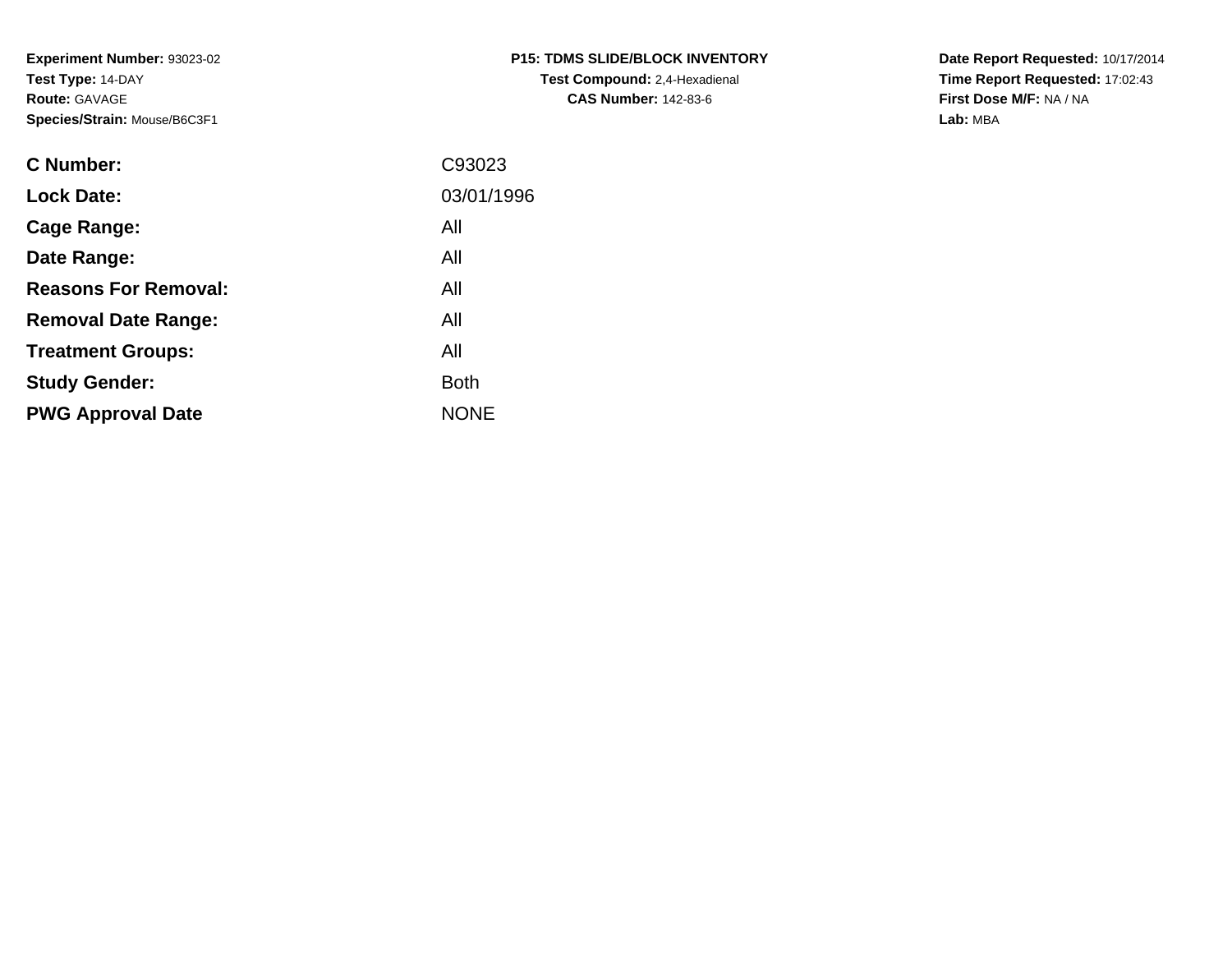**Test Type:** 14-DAY

**Route:** GAVAGE

**Species/Strain:** Mouse/B6C3F1

<sup>00005</sup> MB272M-5 ................ ................ Y N

## **P15: TDMS SLIDE/BLOCK INVENTORY**

**Test Compound:** 2,4-Hexadienal **CAS Number:** 142-83-6

**Date Report Requested:** 10/17/2014**Time Report Requested:** 17:02:43**First Dose M/F:** NA / NA**Lab:** MBA

| <b>SPECIES: Mouse</b>       |                          |                               | <b>STRAIN: B6C3F1</b>    |                          |                      | <b>SEX: MALE</b> | <b>DOSE LEVEL: 0.0</b> | MG/KG |
|-----------------------------|--------------------------|-------------------------------|--------------------------|--------------------------|----------------------|------------------|------------------------|-------|
| <b>CID</b><br><b>NUMBER</b> | INDIVIDUAL<br>ANIMAL NO. | <b>HISTO</b><br><b>NUMBER</b> | NMBR OF<br><b>SLIDES</b> | NMBR OF<br><b>BLOCKS</b> | WET<br><b>TISSUE</b> |                  |                        |       |
|                             | 00001                    | MB272M-1                      |                          |                          | Y N                  |                  |                        |       |
| 2                           | 00002                    | MB272M-2                      |                          | .                        | Y N                  |                  |                        |       |
| 3                           | 00003                    | MB272M-3                      |                          |                          | Y N                  |                  |                        |       |
| 4                           | 00004                    | MB272M-4                      |                          |                          | Y N                  |                  |                        |       |
| $5^{\circ}$                 | 00005                    | MB272M-5                      |                          |                          | Y N                  |                  |                        |       |

 IN MY OPINION THIS MATERIAL IS OF SUFFICIENT QUALITY TO BE RETAINED IN THECARCINOGENESIS REPOSITORY UNLESS THE MATERIAL IS MARKED WITH AN ASTERISK

REVIEWED BY REPOSITORY SUPERVISOR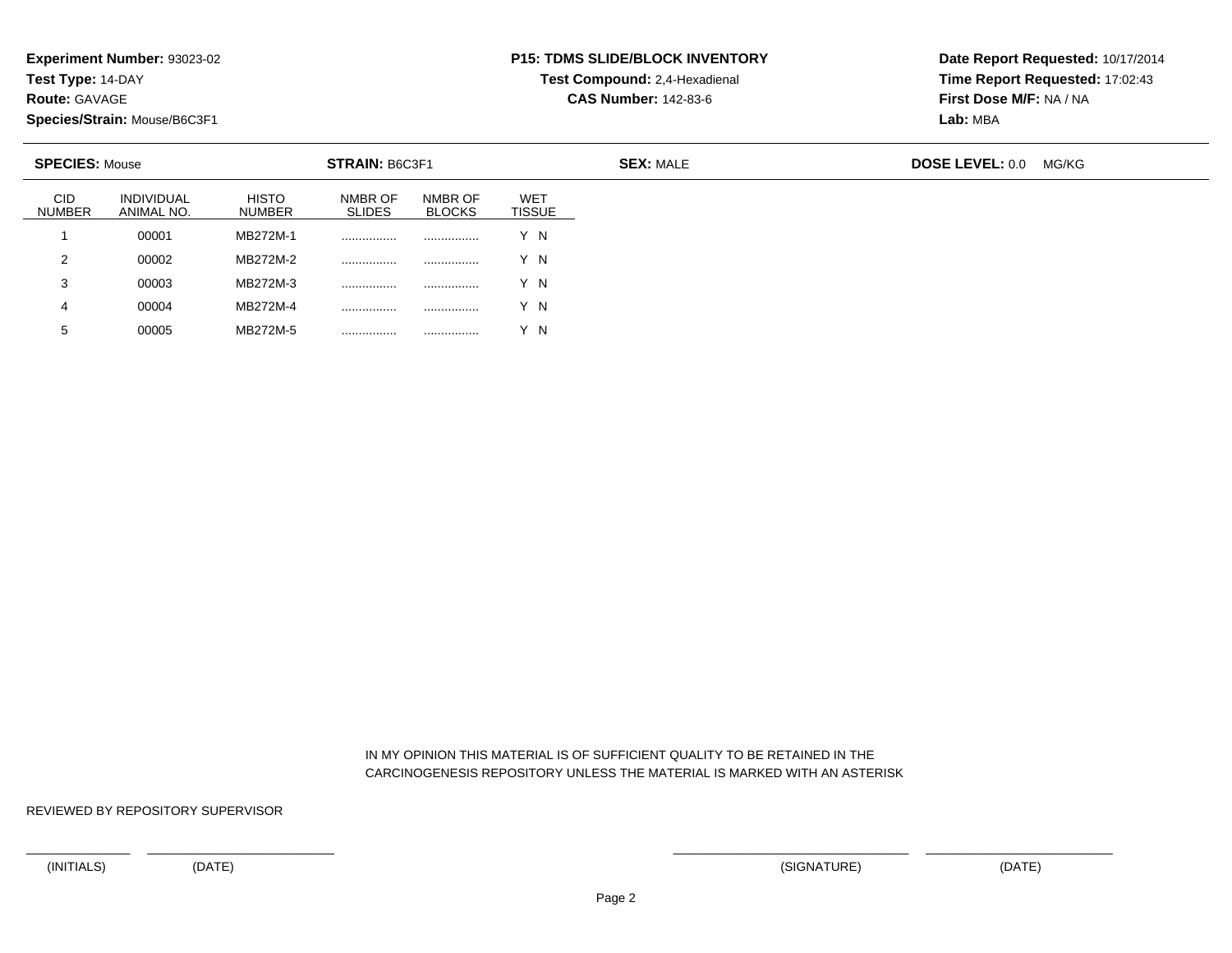**Test Type:** 14-DAY

**Route:** GAVAGE

20

**Species/Strain:** Mouse/B6C3F1

<sup>00020</sup> MB272M-20 ................ ................ Y N

#### **P15: TDMS SLIDE/BLOCK INVENTORYTest Compound:** 2,4-Hexadienal

**CAS Number:** 142-83-6

**Date Report Requested:** 10/17/2014**Time Report Requested:** 17:02:43**First Dose M/F:** NA / NA**Lab:** MBA

| <b>SPECIES: Mouse</b><br>STRAIN: B6C3F1 |                               |                          |                          | <b>SEX: MALE</b>            | <b>DOSE LEVEL: 27.0 MG/KG</b> |  |
|-----------------------------------------|-------------------------------|--------------------------|--------------------------|-----------------------------|-------------------------------|--|
| <b>INDIVIDUAL</b><br>ANIMAL NO.         | <b>HISTO</b><br><b>NUMBER</b> | NMBR OF<br><b>SLIDES</b> | NMBR OF<br><b>BLOCKS</b> | <b>WET</b><br><b>TISSUE</b> |                               |  |
| 00016                                   | MB272M-16                     |                          |                          | Y N                         |                               |  |
| 00017                                   | MB272M-17                     |                          | .                        | Y N                         |                               |  |
| 00018                                   | MB272M-18                     |                          |                          | Y N                         |                               |  |
| 00019                                   | MB272M-19                     |                          | .                        | Y N                         |                               |  |
|                                         |                               |                          |                          |                             |                               |  |

 IN MY OPINION THIS MATERIAL IS OF SUFFICIENT QUALITY TO BE RETAINED IN THECARCINOGENESIS REPOSITORY UNLESS THE MATERIAL IS MARKED WITH AN ASTERISK

REVIEWED BY REPOSITORY SUPERVISOR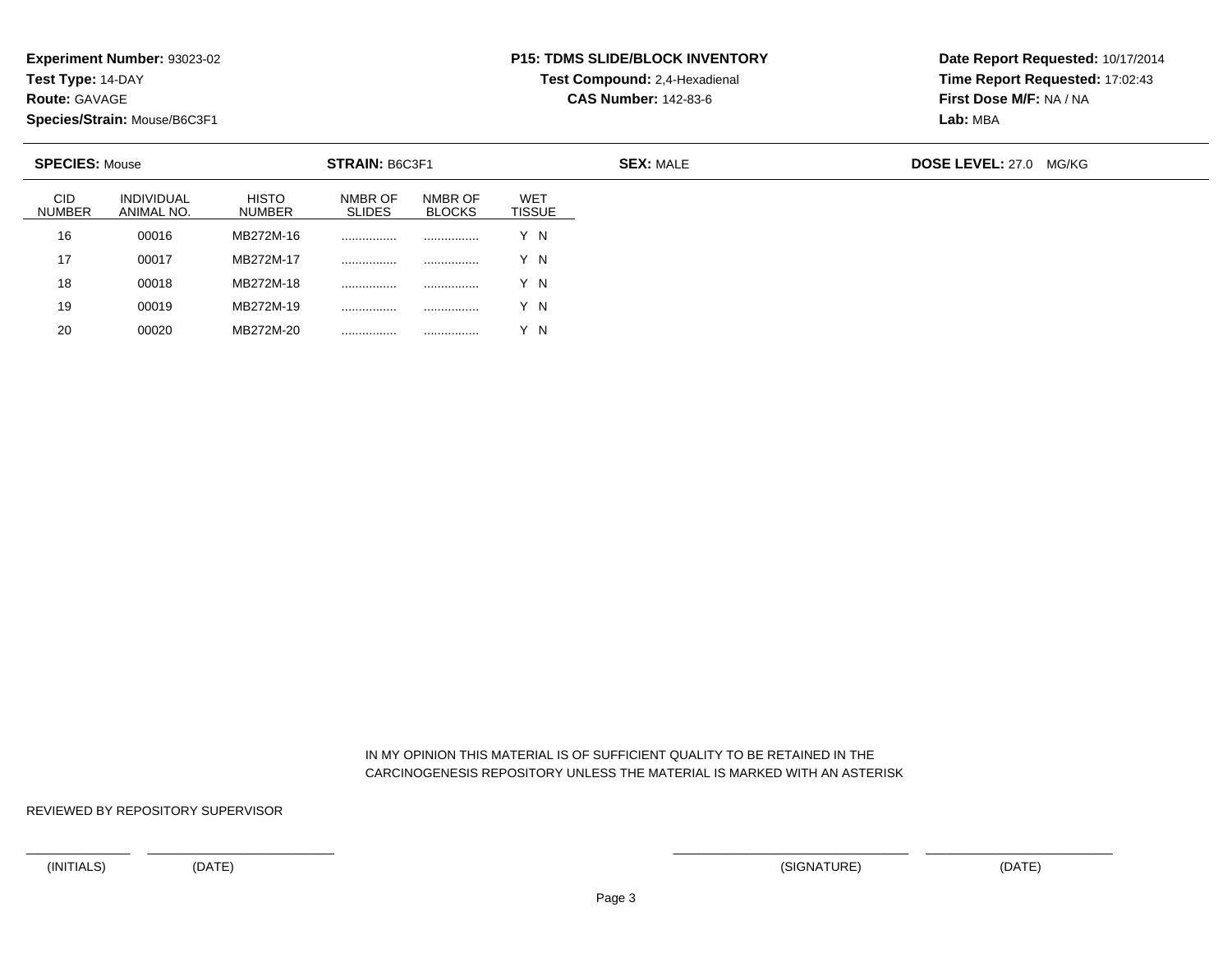**Test Type:** 14-DAY

**Route:** GAVAGE

25

**Species/Strain:** Mouse/B6C3F1

<sup>00025</sup> MB272M-25 ................ ................ Y N

# **P15: TDMS SLIDE/BLOCK INVENTORY**

**Test Compound:** 2,4-Hexadienal **CAS Number:** 142-83-6

**Date Report Requested:** 10/17/2014**Time Report Requested:** 17:02:43**First Dose M/F:** NA / NA**Lab:** MBA

| <b>SPECIES: Mouse</b>       |                          |                               | STRAIN: B6C3F1           |                          |                      | <b>SEX: MALE</b> | <b>DOSE LEVEL: 80.0 MG/KG</b> |
|-----------------------------|--------------------------|-------------------------------|--------------------------|--------------------------|----------------------|------------------|-------------------------------|
| <b>CID</b><br><b>NUMBER</b> | INDIVIDUAL<br>ANIMAL NO. | <b>HISTO</b><br><b>NUMBER</b> | NMBR OF<br><b>SLIDES</b> | NMBR OF<br><b>BLOCKS</b> | WET<br><b>TISSUE</b> |                  |                               |
| 21                          | 00021                    | MB272M-21                     |                          |                          | Y N                  |                  |                               |
| 22                          | 00022                    | MB272M-22                     |                          |                          | Y N                  |                  |                               |
| 23                          | 00023                    | MB272M-23                     |                          |                          | Y N                  |                  |                               |
| 24                          | 00024                    | MB272M-24                     |                          |                          | N                    |                  |                               |

 IN MY OPINION THIS MATERIAL IS OF SUFFICIENT QUALITY TO BE RETAINED IN THECARCINOGENESIS REPOSITORY UNLESS THE MATERIAL IS MARKED WITH AN ASTERISK

REVIEWED BY REPOSITORY SUPERVISOR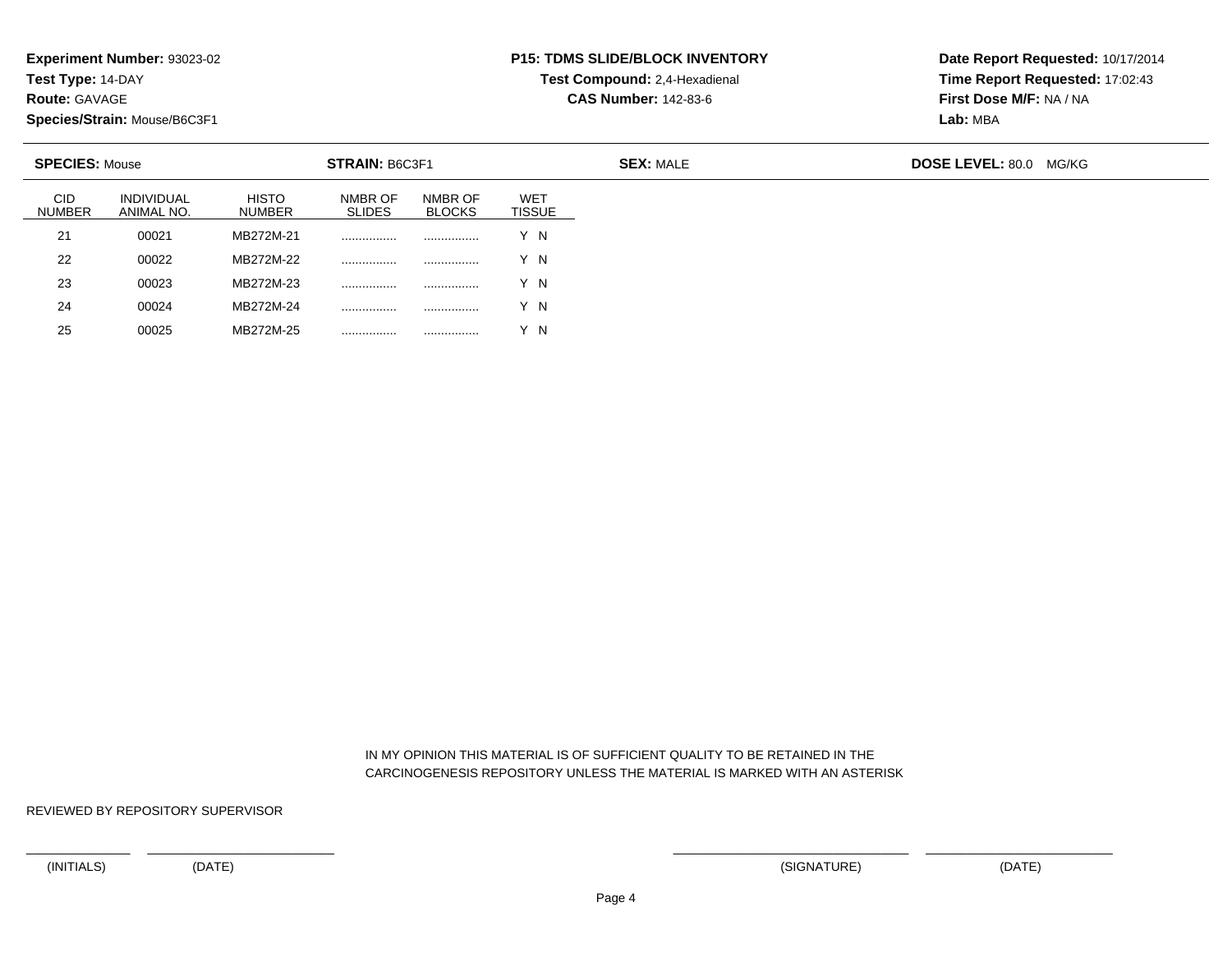**Test Type:** 14-DAY

**Route:** GAVAGE

**Species/Strain:** Mouse/B6C3F1

<sup>00030</sup> MB272M-30 ................ ................ Y N

#### **P15: TDMS SLIDE/BLOCK INVENTORYTest Compound:** 2,4-Hexadienal

**CAS Number:** 142-83-6

**Date Report Requested:** 10/17/2014**Time Report Requested:** 17:02:43**First Dose M/F:** NA / NA**Lab:** MBA

| <b>SPECIES: Mouse</b><br><b>STRAIN: B6C3F1</b> |                                 |                               |                          | <b>SEX: MALE</b>         | <b>DOSE LEVEL: 240.0 MG/KG</b> |  |  |
|------------------------------------------------|---------------------------------|-------------------------------|--------------------------|--------------------------|--------------------------------|--|--|
| <b>CID</b><br><b>NUMBER</b>                    | <b>INDIVIDUAL</b><br>ANIMAL NO. | <b>HISTO</b><br><b>NUMBER</b> | NMBR OF<br><b>SLIDES</b> | NMBR OF<br><b>BLOCKS</b> | WET<br><b>TISSUE</b>           |  |  |
| 26                                             | 00026                           | MB272M-26                     |                          | .                        | Y N                            |  |  |
| 27                                             | 00027                           | MB272M-27                     | .                        |                          | Y N                            |  |  |
| 28                                             | 00028                           | MB272M-28                     | .                        |                          | Y N                            |  |  |
| 29                                             | 00029                           | MB272M-29                     |                          |                          | Y N                            |  |  |
| 30                                             | 00030                           | MB272M-30                     |                          |                          | Y N                            |  |  |

 IN MY OPINION THIS MATERIAL IS OF SUFFICIENT QUALITY TO BE RETAINED IN THECARCINOGENESIS REPOSITORY UNLESS THE MATERIAL IS MARKED WITH AN ASTERISK

REVIEWED BY REPOSITORY SUPERVISOR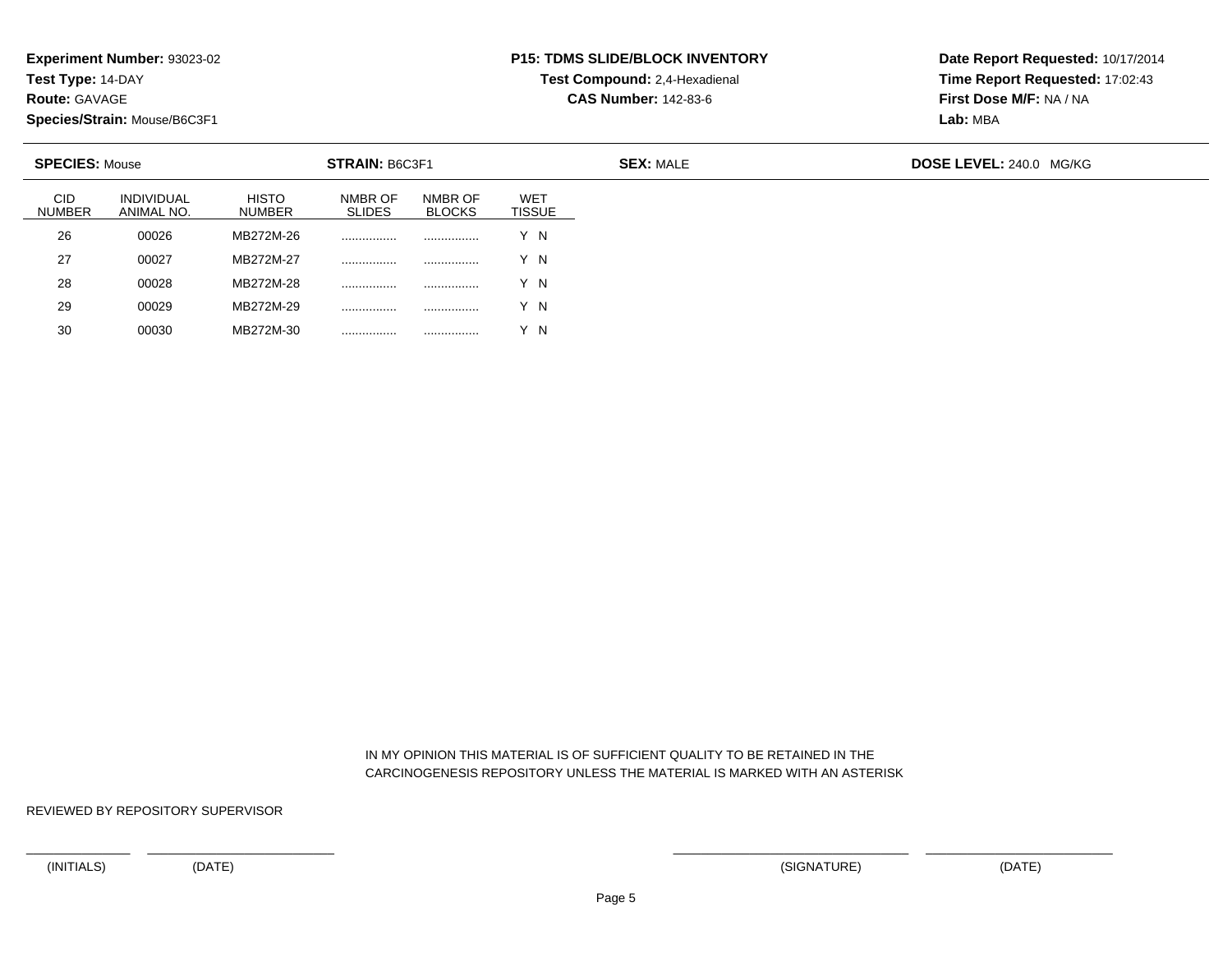**Test Type:** 14-DAY

**Route:** GAVAGE

**Species/Strain:** Mouse/B6C3F1

00013

................ ................ ................ Y N

### **P15: TDMS SLIDE/BLOCK INVENTORY**

**Test Compound:** 2,4-Hexadienal **CAS Number:** 142-83-6

**Date Report Requested:** 10/17/2014**Time Report Requested:** 17:02:43**First Dose M/F:** NA / NA**Lab:** MBA

| <b>SPECIES: Mouse</b>       |                                 |                               | STRAIN: B6C3F1           |                          |                             |
|-----------------------------|---------------------------------|-------------------------------|--------------------------|--------------------------|-----------------------------|
| <b>CID</b><br><b>NUMBER</b> | <b>INDIVIDUAL</b><br>ANIMAL NO. | <b>HISTO</b><br><b>NUMBER</b> | NMBR OF<br><b>SLIDES</b> | NMBR OF<br><b>BLOCKS</b> | <b>WET</b><br><b>TISSUE</b> |
|                             | 00011                           |                               | .                        |                          | Y N                         |
|                             | 00012                           |                               | .                        | .                        | Y N                         |
|                             | 00015                           | .                             | .                        | .                        | Y N                         |
|                             | 00014                           | .                             | .                        |                          | Y N                         |

 IN MY OPINION THIS MATERIAL IS OF SUFFICIENT QUALITY TO BE RETAINED IN THECARCINOGENESIS REPOSITORY UNLESS THE MATERIAL IS MARKED WITH AN ASTERISK

REVIEWED BY REPOSITORY SUPERVISOR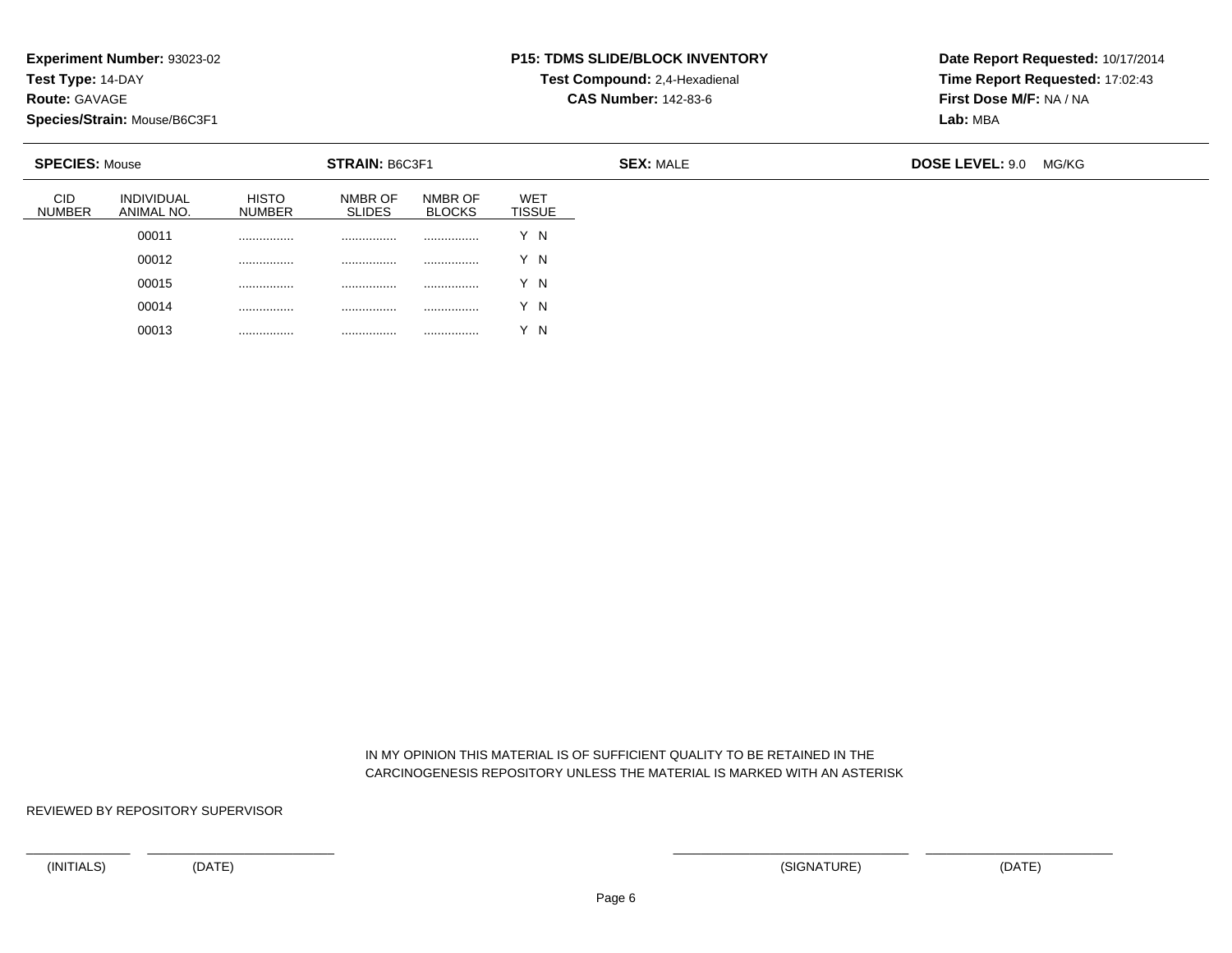**Test Type:** 14-DAY

**Route:** GAVAGE

**Species/Strain:** Mouse/B6C3F1

00008

................ ................ ................ Y N

### **P15: TDMS SLIDE/BLOCK INVENTORY**

**Test Compound:** 2,4-Hexadienal **CAS Number:** 142-83-6

**Date Report Requested:** 10/17/2014**Time Report Requested:** 17:02:43**First Dose M/F:** NA / NA**Lab:** MBA

| <b>SPECIES: Mouse</b>       |                                 |                               | STRAIN: B6C3F1           |                          |                             | <b>SEX: MALE</b> | <b>DOSE LEVEL: 3.0</b> | MG/KG |
|-----------------------------|---------------------------------|-------------------------------|--------------------------|--------------------------|-----------------------------|------------------|------------------------|-------|
| <b>CID</b><br><b>NUMBER</b> | <b>INDIVIDUAL</b><br>ANIMAL NO. | <b>HISTO</b><br><b>NUMBER</b> | NMBR OF<br><b>SLIDES</b> | NMBR OF<br><b>BLOCKS</b> | <b>WET</b><br><b>TISSUE</b> |                  |                        |       |
|                             | 00006                           |                               |                          |                          | Y N                         |                  |                        |       |
|                             | 00007                           |                               | .                        |                          | Y N                         |                  |                        |       |
|                             | 00010                           |                               | .                        |                          | Y N                         |                  |                        |       |
|                             | 00009                           | .                             |                          | .                        | Y N                         |                  |                        |       |

 IN MY OPINION THIS MATERIAL IS OF SUFFICIENT QUALITY TO BE RETAINED IN THECARCINOGENESIS REPOSITORY UNLESS THE MATERIAL IS MARKED WITH AN ASTERISK

REVIEWED BY REPOSITORY SUPERVISOR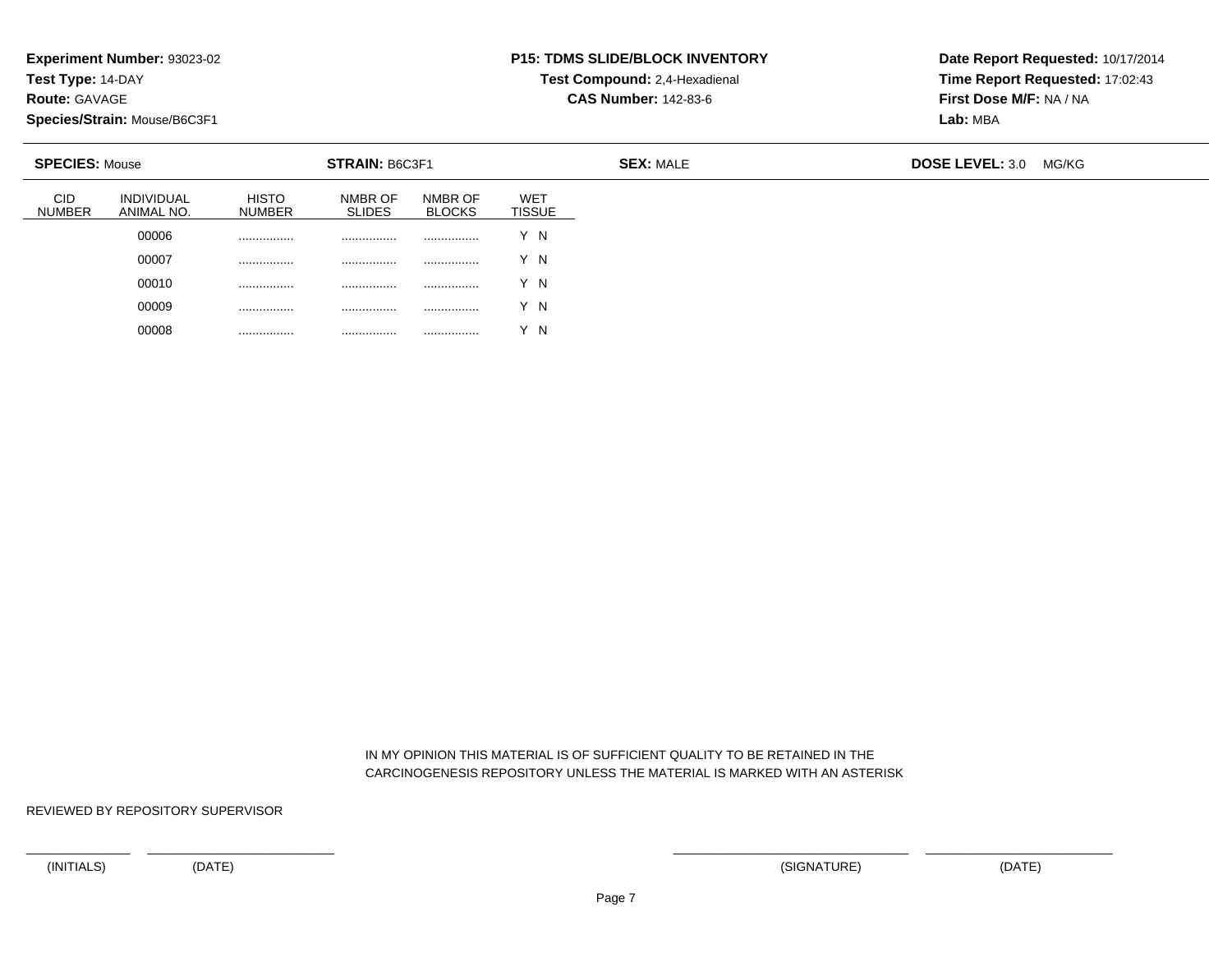**Test Type:** 14-DAY

**Route:** GAVAGE

35

**Species/Strain:** Mouse/B6C3F1

### **P15: TDMS SLIDE/BLOCK INVENTORY**

**Test Compound:** 2,4-Hexadienal **CAS Number:** 142-83-6

**Date Report Requested:** 10/17/2014**Time Report Requested:** 17:02:43**First Dose M/F:** NA / NA**Lab:** MBA

| STRAIN: B6C3F1<br><b>SPECIES: Mouse</b> |                                 |                               |                          |                          |                             | <b>SEX: FEMALE</b> | <b>DOSE LEVEL: 0.0</b> | MG/KG |
|-----------------------------------------|---------------------------------|-------------------------------|--------------------------|--------------------------|-----------------------------|--------------------|------------------------|-------|
| <b>CID</b><br><b>NUMBER</b>             | <b>INDIVIDUAL</b><br>ANIMAL NO. | <b>HISTO</b><br><b>NUMBER</b> | NMBR OF<br><b>SLIDES</b> | NMBR OF<br><b>BLOCKS</b> | <b>WET</b><br><b>TISSUE</b> |                    |                        |       |
| 31                                      | 00031                           | MB272M-31                     |                          |                          | Y N                         |                    |                        |       |
| 32                                      | 00032                           | MB272M-32                     | .                        |                          | Y N                         |                    |                        |       |
| 33                                      | 00033                           | MB272M-33                     | .                        | .                        | Y N                         |                    |                        |       |
| 34                                      | 00034                           | MB272M-34                     | .                        | .                        | Y N                         |                    |                        |       |

 IN MY OPINION THIS MATERIAL IS OF SUFFICIENT QUALITY TO BE RETAINED IN THECARCINOGENESIS REPOSITORY UNLESS THE MATERIAL IS MARKED WITH AN ASTERISK

REVIEWED BY REPOSITORY SUPERVISOR

<sup>00035</sup> MB272M-35 ................ ................ Y N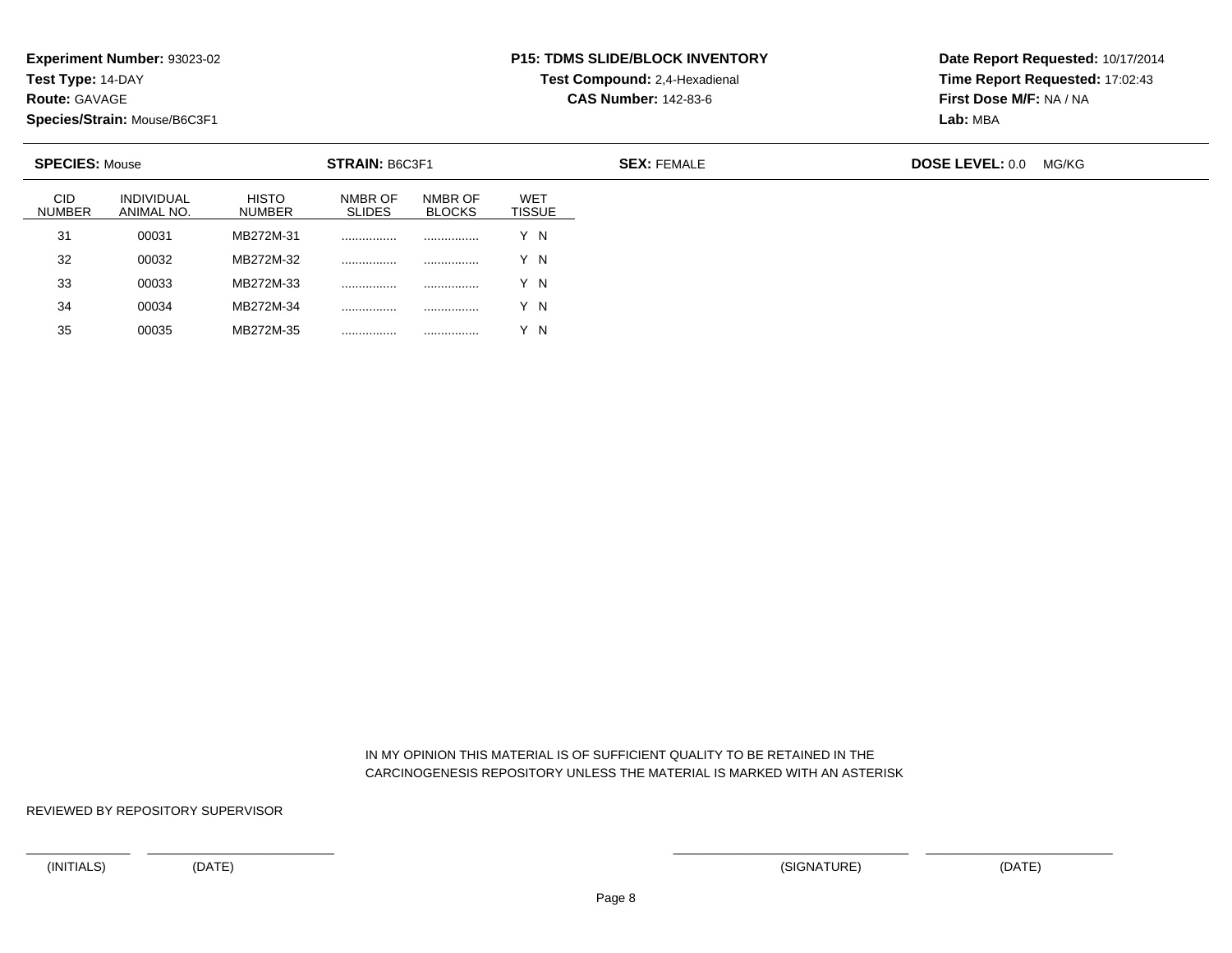**Test Type:** 14-DAY

**Route:** GAVAGE

**Species/Strain:** Mouse/B6C3F1

00038

................ ................ ................ Y N

### **P15: TDMS SLIDE/BLOCK INVENTORY**

**Test Compound:** 2,4-Hexadienal **CAS Number:** 142-83-6

**Date Report Requested:** 10/17/2014**Time Report Requested:** 17:02:43**First Dose M/F:** NA / NA**Lab:** MBA

| <b>STRAIN: B6C3F1</b><br><b>SPECIES: Mouse</b> |                                 |                               |                          |                          | <b>SEX: FEMALE</b>          | <b>DOSE LEVEL: 3.0</b> | MG/KG |  |
|------------------------------------------------|---------------------------------|-------------------------------|--------------------------|--------------------------|-----------------------------|------------------------|-------|--|
| <b>CID</b><br><b>NUMBER</b>                    | <b>INDIVIDUAL</b><br>ANIMAL NO. | <b>HISTO</b><br><b>NUMBER</b> | NMBR OF<br><b>SLIDES</b> | NMBR OF<br><b>BLOCKS</b> | <b>WET</b><br><b>TISSUE</b> |                        |       |  |
| 39                                             | 00039                           | MB272M-39                     |                          | .                        | Y N                         |                        |       |  |
|                                                | 00037                           | .                             | .                        |                          | Y N                         |                        |       |  |
|                                                | 00040                           | .                             |                          | .                        | Y N                         |                        |       |  |
|                                                | 00036                           | .                             | .                        | .                        | N                           |                        |       |  |

 IN MY OPINION THIS MATERIAL IS OF SUFFICIENT QUALITY TO BE RETAINED IN THECARCINOGENESIS REPOSITORY UNLESS THE MATERIAL IS MARKED WITH AN ASTERISK

REVIEWED BY REPOSITORY SUPERVISOR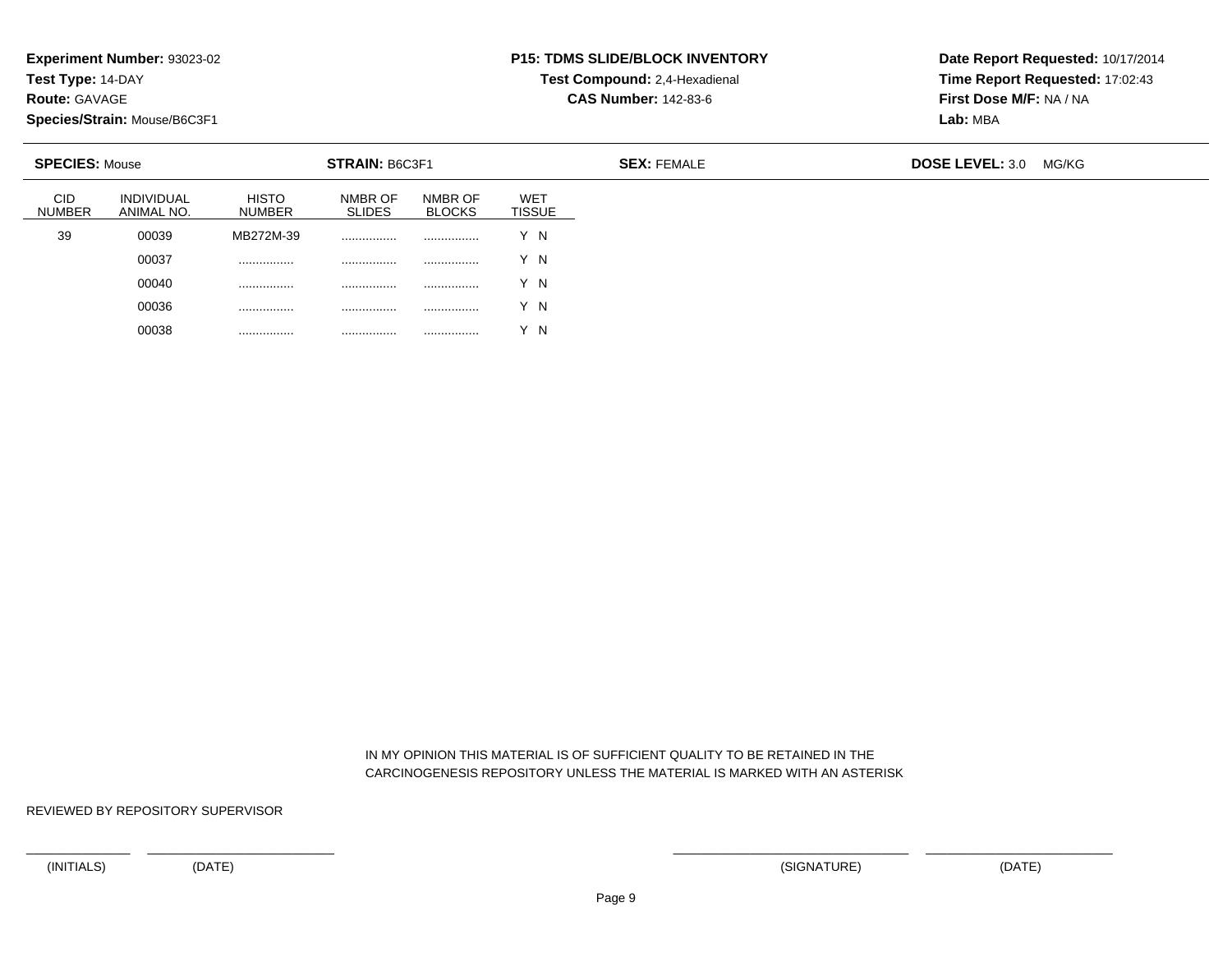**Test Type:** 14-DAY

**Route:** GAVAGE

50

**Species/Strain:** Mouse/B6C3F1

<sup>00050</sup> MB272M-50 ................ ................ Y N

# **P15: TDMS SLIDE/BLOCK INVENTORY**

**Test Compound:** 2,4-Hexadienal **CAS Number:** 142-83-6

**Date Report Requested:** 10/17/2014**Time Report Requested:** 17:02:43**First Dose M/F:** NA / NA**Lab:** MBA

| <b>CID</b><br>NMBR OF<br><b>INDIVIDUAL</b><br><b>HISTO</b><br>WET<br>NMBR OF<br><b>SLIDES</b><br><b>TISSUE</b><br><b>NUMBER</b><br><b>BLOCKS</b><br>ANIMAL NO.<br><b>NUMBER</b><br>46<br>MB272M-46<br>Y N<br>00046<br><br><br>47<br>MB272M-47<br>Y N<br>00047<br>.<br><br>48<br>MB272M-48<br>Y N<br>00048<br>.<br><br>49<br>MB272M-49<br>Y N<br>00049<br><br>. | <b>SPECIES: Mouse</b> |  | STRAIN: B6C3F1 |  | <b>SEX: FEMALE</b> | <b>DOSE LEVEL: 27.0 MG/KG</b> |
|----------------------------------------------------------------------------------------------------------------------------------------------------------------------------------------------------------------------------------------------------------------------------------------------------------------------------------------------------------------|-----------------------|--|----------------|--|--------------------|-------------------------------|
|                                                                                                                                                                                                                                                                                                                                                                |                       |  |                |  |                    |                               |
|                                                                                                                                                                                                                                                                                                                                                                |                       |  |                |  |                    |                               |
|                                                                                                                                                                                                                                                                                                                                                                |                       |  |                |  |                    |                               |
|                                                                                                                                                                                                                                                                                                                                                                |                       |  |                |  |                    |                               |
|                                                                                                                                                                                                                                                                                                                                                                |                       |  |                |  |                    |                               |

 IN MY OPINION THIS MATERIAL IS OF SUFFICIENT QUALITY TO BE RETAINED IN THECARCINOGENESIS REPOSITORY UNLESS THE MATERIAL IS MARKED WITH AN ASTERISK

REVIEWED BY REPOSITORY SUPERVISOR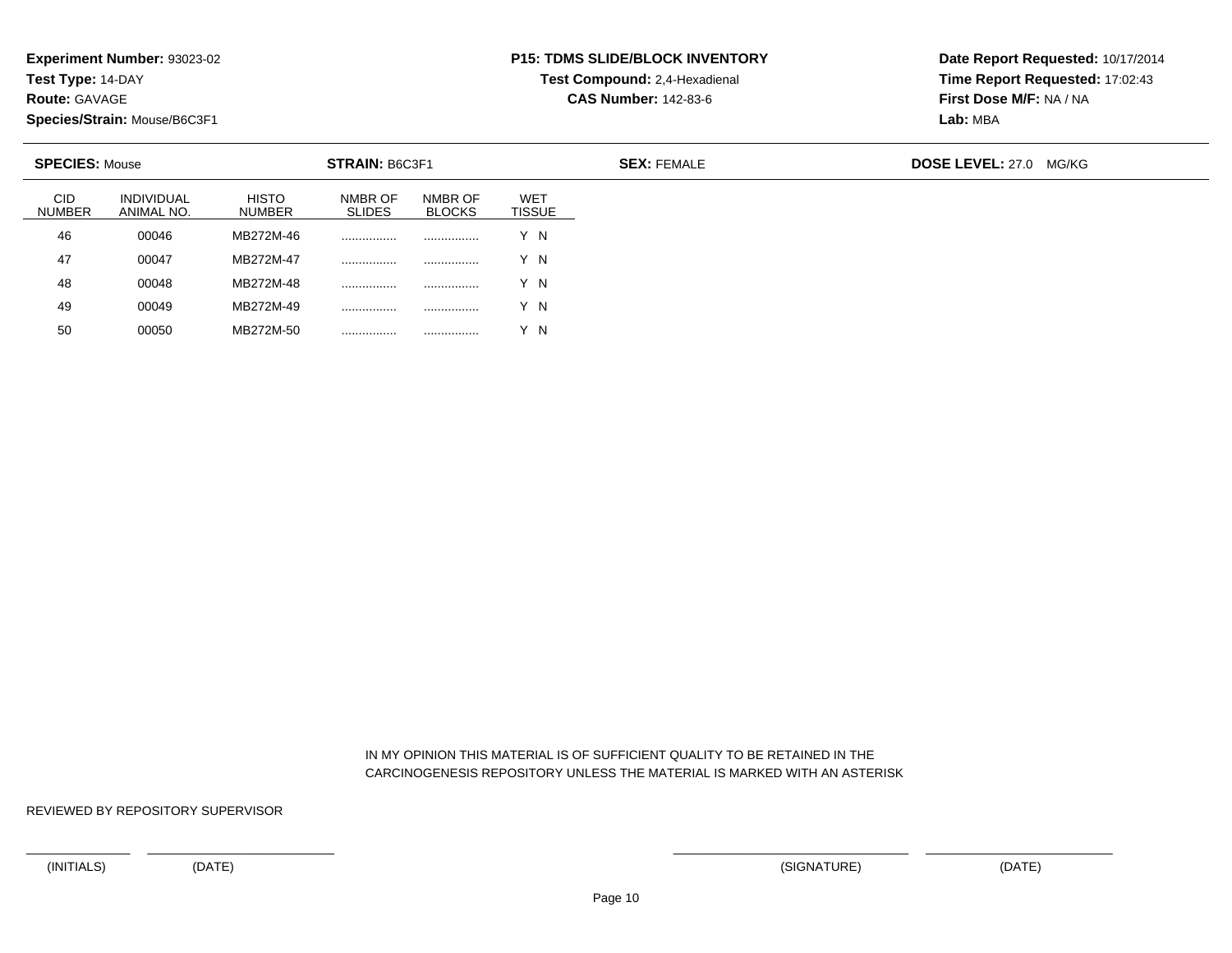**Test Type:** 14-DAY

**Route:** GAVAGE

55

**Species/Strain:** Mouse/B6C3F1

<sup>00055</sup> MB272M-55 ................ ................ Y N

## **P15: TDMS SLIDE/BLOCK INVENTORY**

**Test Compound:** 2,4-Hexadienal **CAS Number:** 142-83-6

**Date Report Requested:** 10/17/2014**Time Report Requested:** 17:02:43**First Dose M/F:** NA / NA**Lab:** MBA

| <b>SPECIES: Mouse</b>       |                                 |                               | <b>STRAIN: B6C3F1</b>    |                          |               | <b>SEX: FEMALE</b> | <b>DOSE LEVEL: 80.0</b><br>MG/KG |
|-----------------------------|---------------------------------|-------------------------------|--------------------------|--------------------------|---------------|--------------------|----------------------------------|
| <b>CID</b><br><b>NUMBER</b> | <b>INDIVIDUAL</b><br>ANIMAL NO. | <b>HISTO</b><br><b>NUMBER</b> | NMBR OF<br><b>SLIDES</b> | NMBR OF<br><b>BLOCKS</b> | WET<br>TISSUE |                    |                                  |
| 51                          | 00051                           | MB272M-51                     | .                        |                          | Y N           |                    |                                  |
| 52                          | 00052                           | MB272M-52                     |                          |                          | Y N           |                    |                                  |
| 53                          | 00053                           | MB272M-53                     | .                        |                          | Y N           |                    |                                  |
| 54                          | 00054                           | MB272M-54                     | .                        | .                        | Y N           |                    |                                  |

 IN MY OPINION THIS MATERIAL IS OF SUFFICIENT QUALITY TO BE RETAINED IN THECARCINOGENESIS REPOSITORY UNLESS THE MATERIAL IS MARKED WITH AN ASTERISK

REVIEWED BY REPOSITORY SUPERVISOR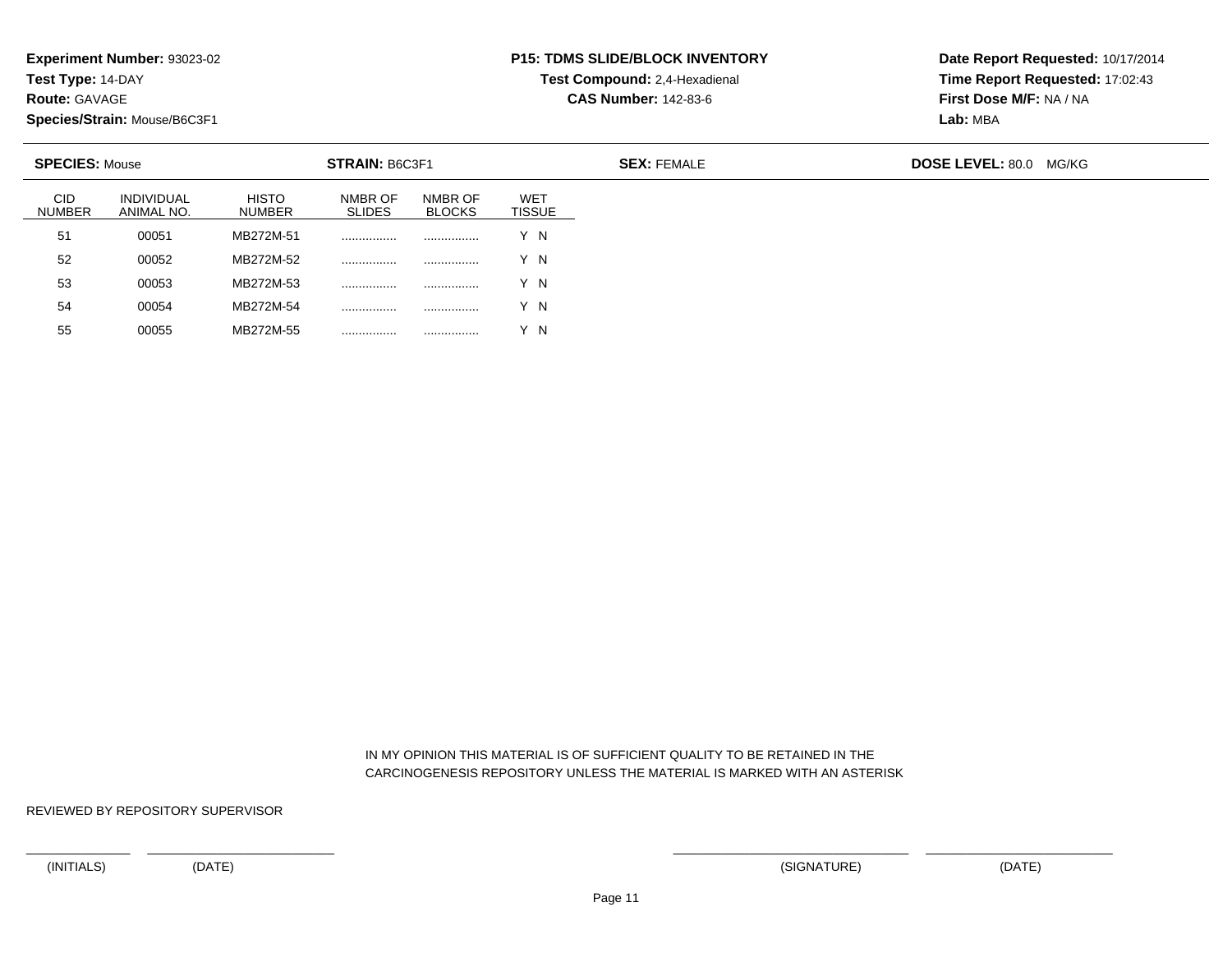**Test Type:** 14-DAY

**Route:** GAVAGE

**Species/Strain:** Mouse/B6C3F1

<sup>00060</sup> MB272M-60 ................ ................ Y N

# **P15: TDMS SLIDE/BLOCK INVENTORY**

**Test Compound:** 2,4-Hexadienal **CAS Number:** 142-83-6

**Date Report Requested:** 10/17/2014**Time Report Requested:** 17:02:43**First Dose M/F:** NA / NA**Lab:** MBA

| <b>SPECIES: Mouse</b>       |                                 |                               | <b>STRAIN: B6C3F1</b>    |                          | <b>SEX: FEMALE</b>   |  | <b>DOSE LEVEL: 240.0 MG/KG</b> |
|-----------------------------|---------------------------------|-------------------------------|--------------------------|--------------------------|----------------------|--|--------------------------------|
| <b>CID</b><br><b>NUMBER</b> | <b>INDIVIDUAL</b><br>ANIMAL NO. | <b>HISTO</b><br><b>NUMBER</b> | NMBR OF<br><b>SLIDES</b> | NMBR OF<br><b>BLOCKS</b> | WET<br><b>TISSUE</b> |  |                                |
| 56                          | 00056                           | MB272M-56                     |                          |                          | Y N                  |  |                                |
| 57                          | 00057                           | MB272M-57                     | .                        |                          | Y N                  |  |                                |
| 58                          | 00058                           | MB272M-58                     |                          | .                        | Y N                  |  |                                |
| 59                          | 00059                           | MB272M-59                     |                          |                          | Y N                  |  |                                |
| 60                          | 00060                           | MB272M-60                     |                          |                          | Y N                  |  |                                |

 IN MY OPINION THIS MATERIAL IS OF SUFFICIENT QUALITY TO BE RETAINED IN THECARCINOGENESIS REPOSITORY UNLESS THE MATERIAL IS MARKED WITH AN ASTERISK

REVIEWED BY REPOSITORY SUPERVISOR